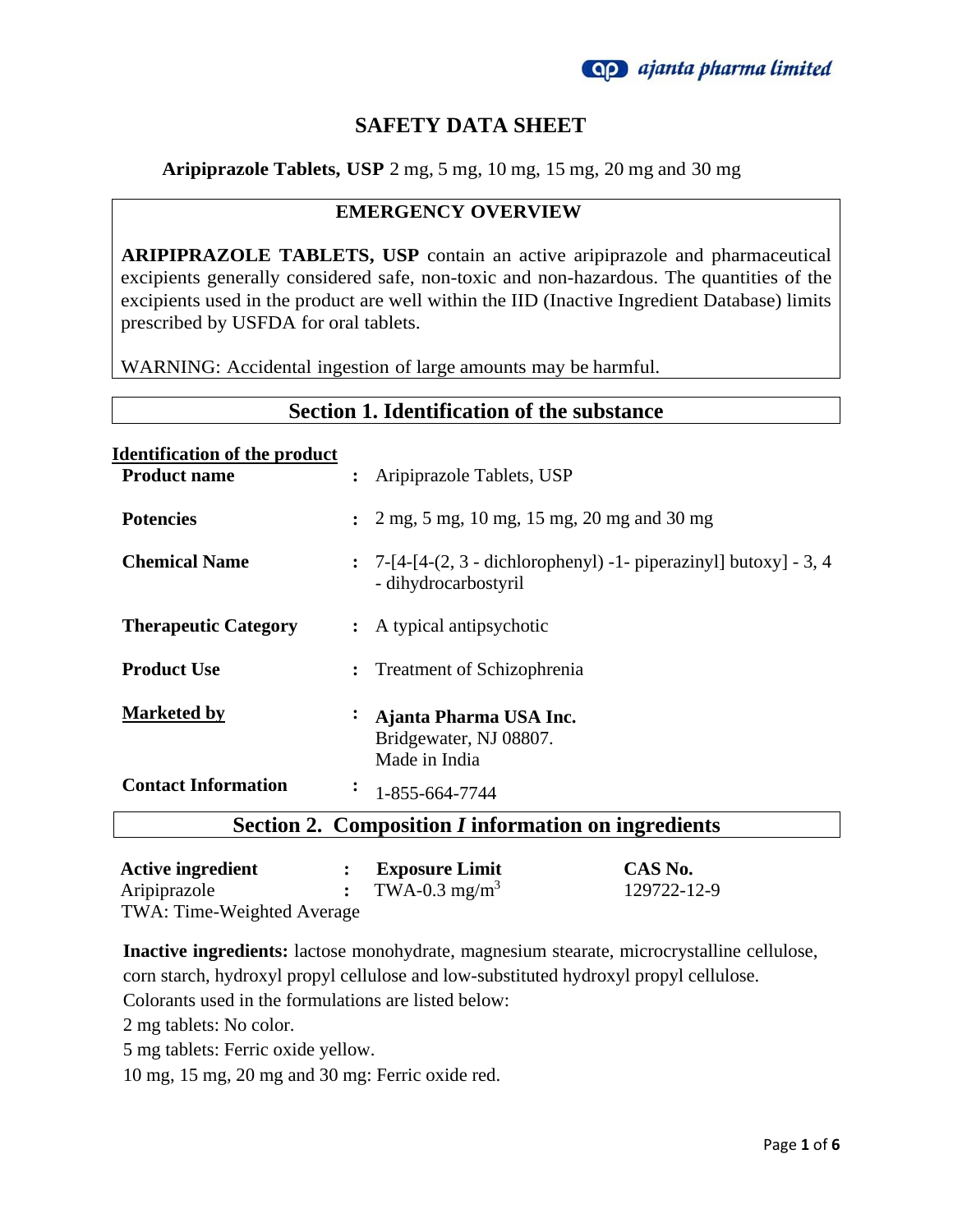# **Section 3. Health hazards information**

| <b>Potential Health Effects</b> | <b>Inhalation:</b> The product as presented do not pose any<br>$\ddot{\cdot}$<br>inhalation hazard. The active material in the tablets<br>neither known to cause adverse health effects nor<br>irritation of the respiratory tract on inhalation. |
|---------------------------------|---------------------------------------------------------------------------------------------------------------------------------------------------------------------------------------------------------------------------------------------------|
|                                 | Eye Contact: The product as presented do not pose any<br>ocular hazard. Although the material is not known to be<br>an irritant, direct contact with the eye may cause transient                                                                  |
|                                 | discomfort characterized by tearing or conjunctival<br>redness (as with windburn). Slight abrasive damage may<br>also result.                                                                                                                     |
|                                 | Skin Contact: The material is not known to be a skin<br>irritant (as classified using animal models). Abrasive<br>damage however, may result from prolonged exposures.                                                                            |
| <b>Effects of Overexposure</b>  | <b>Ingestion:</b> Toxic if swallowed<br>The potential for exposure is reduced in finished<br>pharmaceutical form.                                                                                                                                 |

| <b>Section 4. First aid measures</b>     |                                                                                                                                                                                                                                                                                                                                                                                                               |  |
|------------------------------------------|---------------------------------------------------------------------------------------------------------------------------------------------------------------------------------------------------------------------------------------------------------------------------------------------------------------------------------------------------------------------------------------------------------------|--|
| <b>Inhalation</b><br><b>Skin Contact</b> | Should not pose a hazard in the final form. If breathing is<br>$\ddot{\cdot}$<br>difficult, remove to fresh air and keep at rest in a position<br>comfortable for breathing.<br>Call a physician if symptoms develop or persist.<br>Rinse skin with water/shower. Get medical attention if<br>irritation develops and persists.                                                                               |  |
| <b>Eye Contact</b>                       | Rinse with water. Get medical attention if irritation<br>$\ddot{\cdot}$<br>develops and persists.                                                                                                                                                                                                                                                                                                             |  |
| <b>Ingestion</b>                         | Rinse mouth. Do not induce vomiting without medical<br>$\ddot{\cdot}$<br>advice. If ingestion of a large amount does occur, call a<br>poison control center immediately                                                                                                                                                                                                                                       |  |
| <b>Medical Treatment</b>                 | Treat according to locally accepted protocols. For<br>$\ddot{\cdot}$<br>additional guidance, refer to the current prescribing<br>information or to the local poison control information<br>center. Protect the patient's airway and support ventilation<br>and perfusion. Meticulously monitor and maintain, within<br>acceptable limits, the patient's vital signs, blood gases,<br>serum electrolytes, etc. |  |
| Over dosage                              | In clinical studies, and post-marketing experience,<br>፡<br>accidental or intentional acute over dosage of aripiprazole<br>alone was identified in adult patients with estimated doses<br>up to 1260 mg with no fatalities. The potentially medically<br>important signs and symptoms observed in adult patients<br>who overdosed with aripiprazole alone at doses up to 1260                                 |  |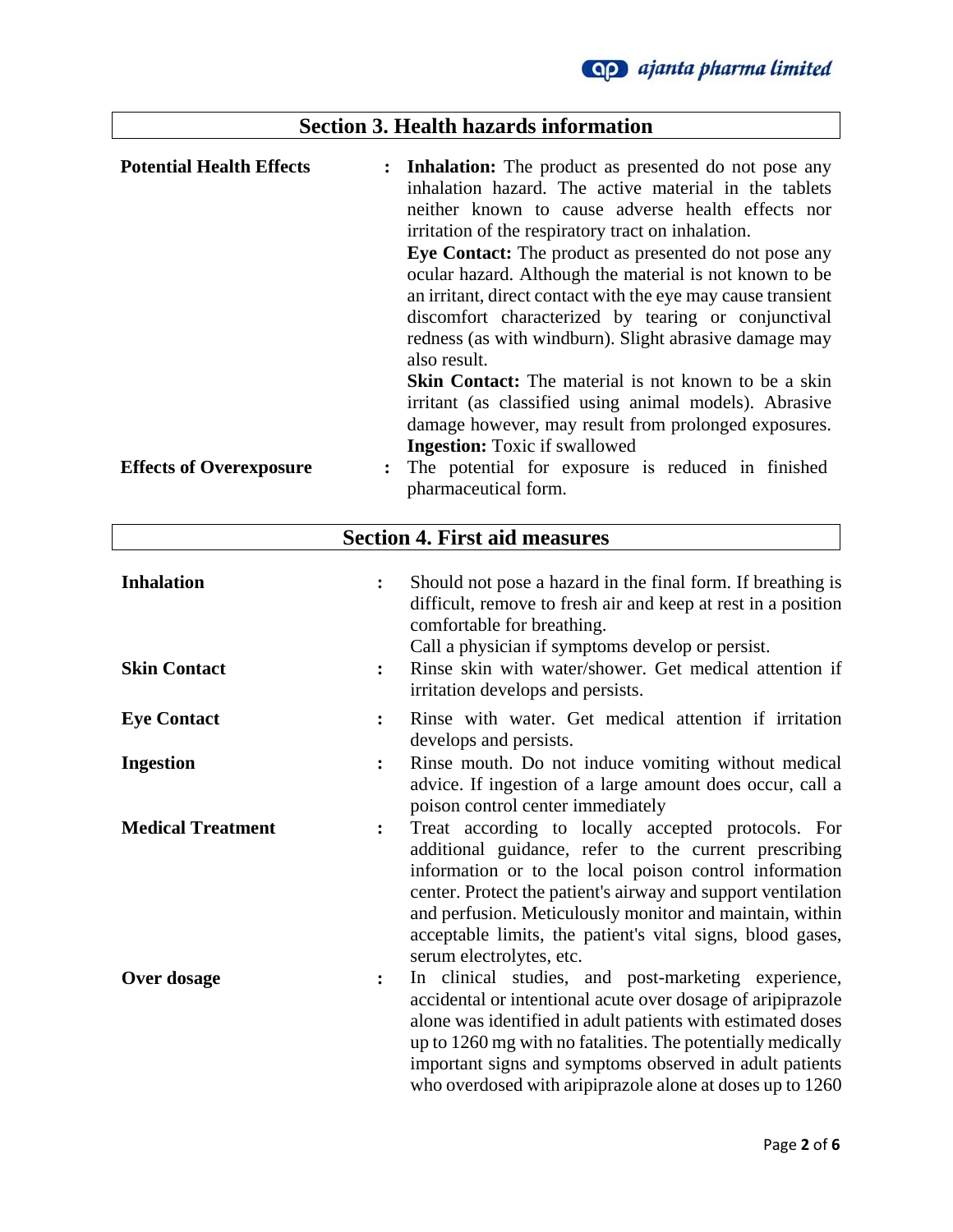

mg included lethargy, blood pressure increased, somnolence, tachycardia and vomiting.

| <b>Section 5. Fire-fighting measures</b>                                                   |                                                                                                                                                                                                                                                                                                                                                                                                                                                                                                                                                               |  |
|--------------------------------------------------------------------------------------------|---------------------------------------------------------------------------------------------------------------------------------------------------------------------------------------------------------------------------------------------------------------------------------------------------------------------------------------------------------------------------------------------------------------------------------------------------------------------------------------------------------------------------------------------------------------|--|
| <b>Flash Point</b><br><b>Extinguishing Media</b>                                           | Not Applicable.<br>$\ddot{\cdot}$<br>Water spray, dry chemical, carbon dioxide, or foam as<br>appropriate for surrounding fire and materials.                                                                                                                                                                                                                                                                                                                                                                                                                 |  |
| <b>Special Fire Fighting</b><br><b>Procedures</b>                                          | As with all fires, evacuate personnel to a safe area.<br>should use self-contained<br>Firefighters<br>breathing<br>equipment and protective clothing.                                                                                                                                                                                                                                                                                                                                                                                                         |  |
| <b>General Fire Hazards/</b><br><b>Hazardous Combustible</b><br><b>Products</b>            | Combustion products include carbon monoxide (CO),<br>$\ddot{\cdot}$<br>carbon dioxide (C02), hydrogen chloride, phosgene,<br>nitrogen oxides (NOx), other pyrolysis products typical of<br>burning organic material May emit poisonous fumes. May<br>emit corrosive fumes.                                                                                                                                                                                                                                                                                    |  |
|                                                                                            | <b>Section 6. Accidental release measures</b>                                                                                                                                                                                                                                                                                                                                                                                                                                                                                                                 |  |
| <b>Personal Precautions</b><br><b>Environmental Protections</b><br><b>Clean-up Methods</b> | Use personal protective equipment. Avoid contact with<br>$\ddot{\cdot}$<br>the skin and the eyes. Avoid dust formation. Ensure<br>adequate ventilation. Evacuate personnel to safe areas.<br>Keep people away from and upwind of spill/leak.<br>Prevent further leakage or spillage if safe to do so.<br>$\ddot{\cdot}$<br>Contain and collect spillage with non-combustible<br>$\ddot{\cdot}$<br>absorbent material, (e.g. sand, earth, diatomaceous earth,<br>vermiculite) and place in container for disposal according<br>to local/ national regulations. |  |

## **Section 7. Handling and storage**

| <b>Handling</b> | No special control measures required for the normal<br>handling of this product. Normal room ventilation is<br>expected to be adequate for routine handling of this<br>product. |
|-----------------|---------------------------------------------------------------------------------------------------------------------------------------------------------------------------------|
| <b>Storage</b>  | Store at $25^{\circ}$ C (77 $^{\circ}$ F); excursions permitted between<br>15°C to 30°C (59°F to 86°F) [see USP Controlled Room<br>Temperature.                                 |

## **Section 8. Exposure controls/personal protection**

| <b>Exposure Limits</b>      | TWA - $0.3 \text{ mg/m}^3$                        |
|-----------------------------|---------------------------------------------------|
| <b>Engineering Controls</b> | Not required when handling tablets or containers. |
|                             | Ventilation should be matched to conditions.      |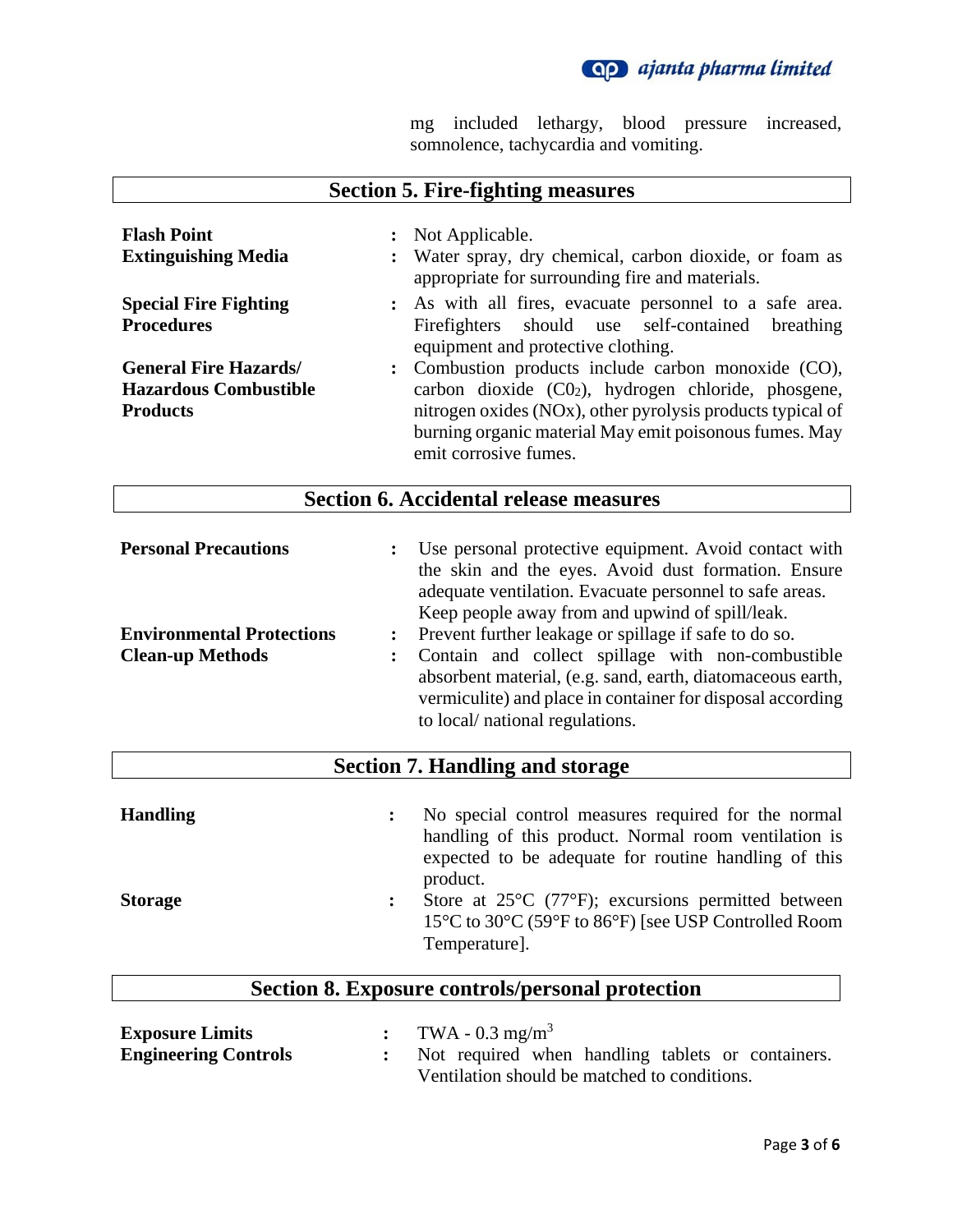

| <b>Respiratory Protection</b>            | Not required when handling tablets or containers.<br>NIOSH/MSHA approved respirators for protection<br>should be used if respirators are found to be necessary.<br>Ventilation should be matched to conditions. |
|------------------------------------------|-----------------------------------------------------------------------------------------------------------------------------------------------------------------------------------------------------------------|
| <b>Personal Protection</b>               | Not required when handling tablets. If containers are<br>compromised or exposure is likely wear: Goggles, Lab<br>Coat, Gloves                                                                                   |
| <b>Recommended Facilities</b>            | Eye wash, washing facilities                                                                                                                                                                                    |
| <b>General hygiene</b><br>considerations | Handle in accordance with good hygiene and safety<br>practice.                                                                                                                                                  |

# **Section 9. Physical and chemical properties**

| $\ddot{\cdot}$<br><b>Appearance</b> | Aripiprazole Tablets, USP 2 mg are white, round,<br>biconvex beveled edged tablets engraved with 'AZ' on<br>one side and '1' on other side. They are supplied in white<br>HDPE bottles containing 30 tablets (NDC 27241-051-03<br>and 500 tablets (NDC 27241-051-08).                                           |
|-------------------------------------|-----------------------------------------------------------------------------------------------------------------------------------------------------------------------------------------------------------------------------------------------------------------------------------------------------------------|
|                                     | Aripiprazole Tablets, USP 5 mg are yellow colored,<br>slightly mottled, round, biconvex, beveled edged tablets<br>engraved with 'AZ' on one side and '2' on other side. They<br>are supplied in white HDPE bottles containing 30 tablets<br>(NDC 27241-052-03) and 500 tablets (NDC 27241-052-<br>$(08)$ .      |
|                                     | Aripiprazole Tablets, USP 10 mg are pink colored,<br>slightly mottled, round, biconvex, beveled edged tablets<br>engraved with 'AZ' on one side and '3' on other side.<br>They are supplied in white HDPE bottles containing 30<br>tablets (NDC 27241-053-03) and 500 tablets (NDC<br>27241-053-08).            |
|                                     | Aripiprazole Tablets, USP 15 mg are pink colored,<br>slightly mottled, square shaped, biconvex, beveled edged<br>tablets engraved with' AZ' on one side and '4' on other<br>They are supplied in white HDPE bottles<br>side.<br>containing 30 tablets (NDC 27241-054-03) and 500<br>tablets (NDC 27241-054-08). |
|                                     | Aripiprazole Tablets, USP 20 mg are pink colored,<br>slightly mottled, modified rectangle, biconvex, beveled<br>edged tablets engraved with 'AZ5' on one side and plain<br>on other side. They are supplied in white HDPE bottles                                                                               |

containing 30 tablets (NDC 27241-055-03) and 500

tablets (NDC 27241-055-08).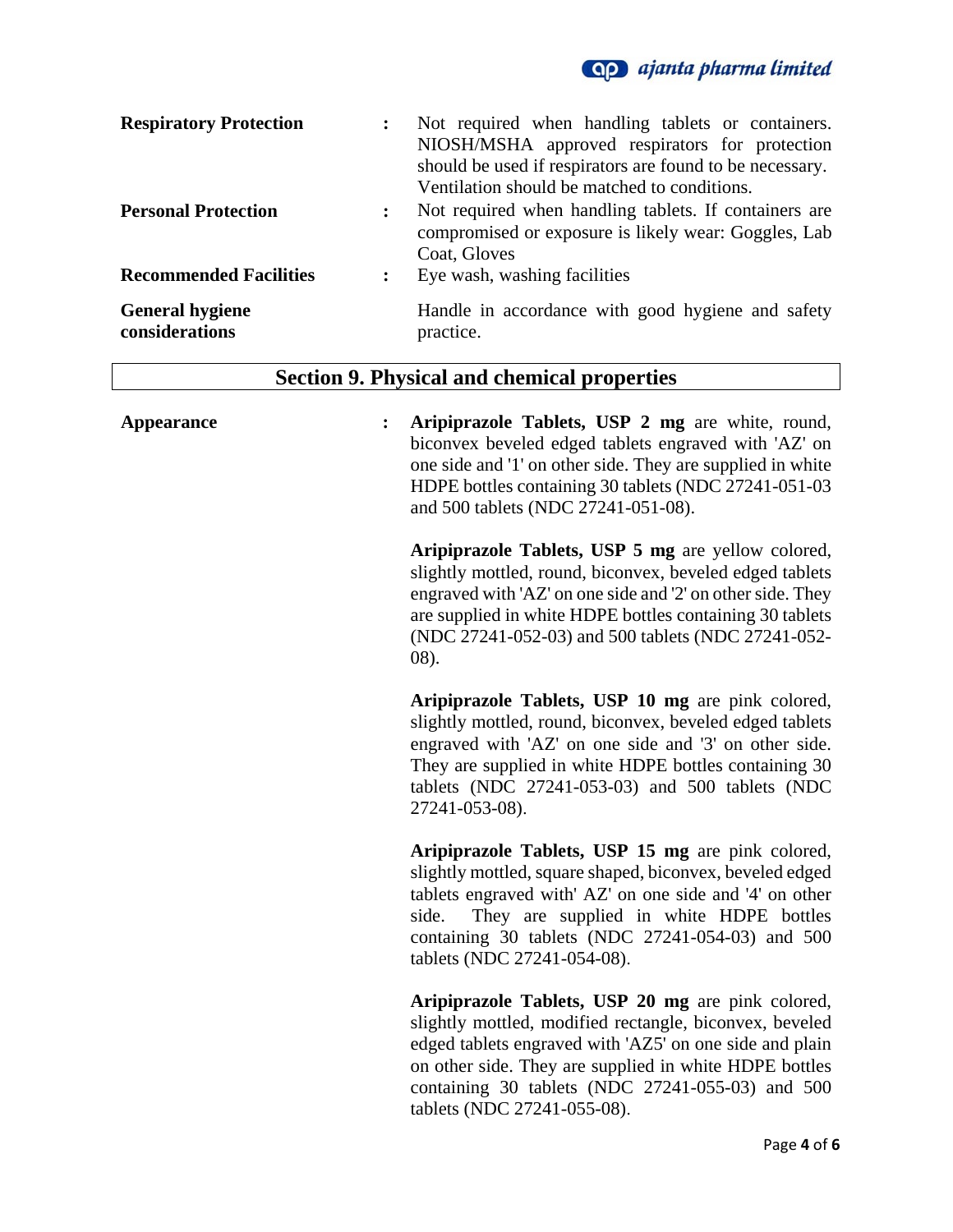

**Aripiprazole Tablets, USP 30 mg** are pink colored, slightly mottled, round, biconvex tablets engraved with 'AZ6' on one side and plain on other side. They are supplied in white HDPE bottles containing 30 tablets (NDC 27241-056-03) and 500 tablets (NDC 27241-056-08).

**Other Information :** Aripiprazole drug substance is a white to off-white crystalline powder. Freely soluble in methylene chloride, practically insoluble in toluene, in methanol and in water. Its pKa was established in 20% aqueous ethanol  $pKa = 7.6$  (20% ethanol, at 25°C). The partition coefficients (Po/w) of aripiprazole range from 3.4 at pH 2.0 to  $> 1000$  at pH 6.0 - 7.5.

| <b>Section 10. Stability and reactivity</b> |                                                                                                |  |
|---------------------------------------------|------------------------------------------------------------------------------------------------|--|
| <b>Stability</b>                            | Stable                                                                                         |  |
| <b>Incompatibility</b>                      | None known                                                                                     |  |
| <b>Hazardous Decomposition</b>              | Carbon monoxide $(CO)$ , carbon dioxide $(CO2)$ , Nitrogen<br>oxides (NOx), Hydrogen chloride. |  |
| <b>Conditions to Avoid</b>                  | Heat, flames and sparks                                                                        |  |
| <b>Hazardous Polymerization</b>             | Not Known. It undergoes degradation on heating.<br>:                                           |  |
| $\sim$<br>. .                               |                                                                                                |  |

| <b>Section 11. Toxicological information</b> |                                                                                                                                                       |  |
|----------------------------------------------|-------------------------------------------------------------------------------------------------------------------------------------------------------|--|
| <b>Acute toxicity</b>                        | Product is toxic on ingestion. LD50 of Aripiprazole is<br>$\ddot{\cdot}$<br>reported as 196 mg/kg (rat, oral).                                        |  |
| <b>Carcinogenesis</b>                        | This product is not considered to be a carcinogen by<br>$\ddot{\cdot}$                                                                                |  |
|                                              | IARC, ACGIH, NTP, or OSHA.                                                                                                                            |  |
| <b>Mutagenesis</b>                           | 2,3-DCPP was clast genic in the <i>in vitro</i> chromosomal                                                                                           |  |
| <b>Impairment of Fertility</b>               | aberration assay in Chinese hamster lung (CHL) cells<br>with and without metabolic activation.<br>No effect on fertility in female and male rats were |  |
|                                              | observed.                                                                                                                                             |  |
| <b>Section 12. Ecological information</b>    |                                                                                                                                                       |  |

| Eco toxicity of API          | The API in tablet dosage form is not expected to present<br>significant adverse environmental effects.                  |
|------------------------------|-------------------------------------------------------------------------------------------------------------------------|
| In the finished product form | There is no potential for air borne contamination since<br>the product is in consolidated form as compressed<br>tablet. |